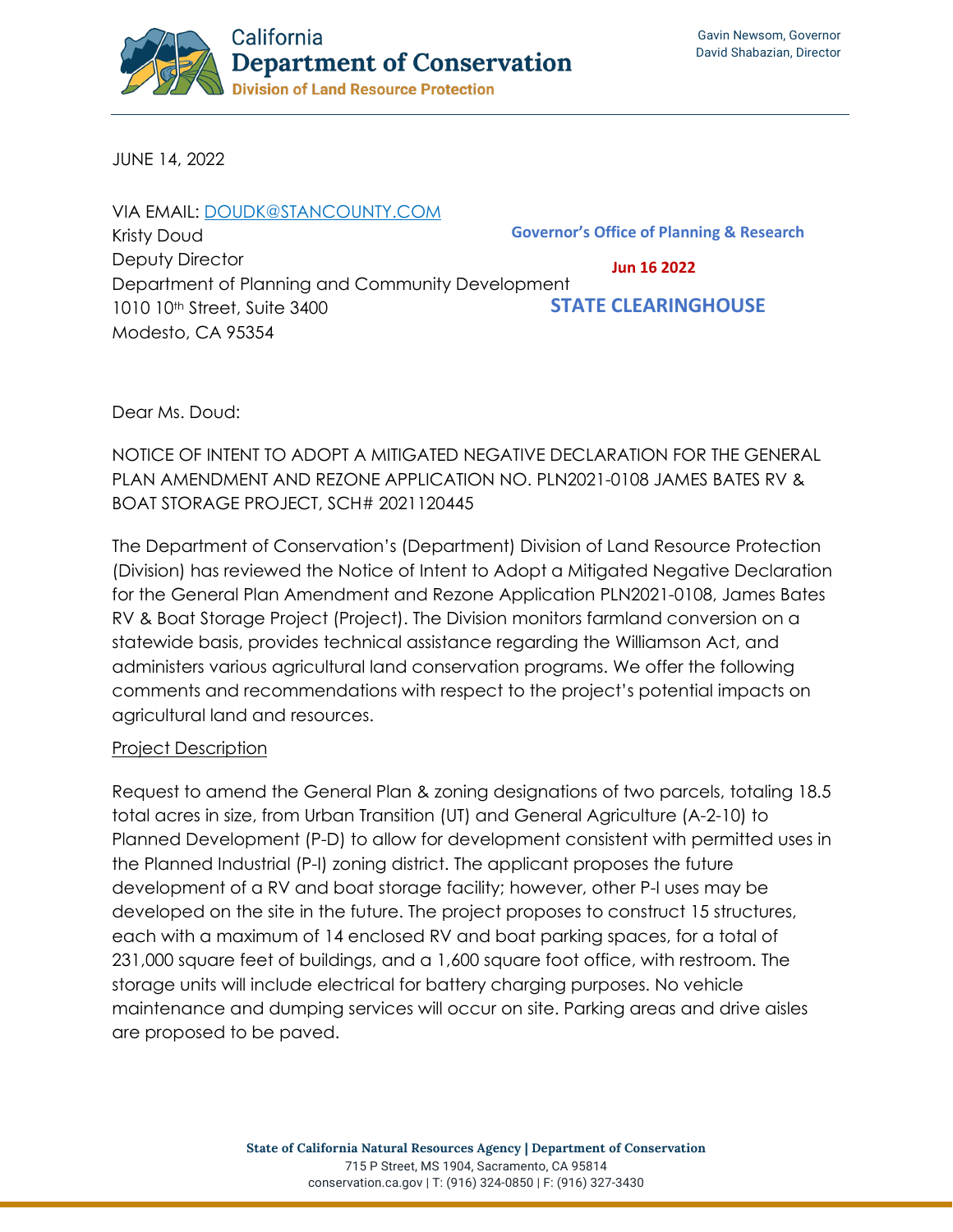## Department Comments

The conversion of agricultural land represents a permanent reduction and significant impact to California's agricultural land resources. CEQA requires that all feasible and reasonable mitigation be reviewed and applied to projects. Under CEQA, a lead agency should not approve a project if there are feasible alternatives or feasible mitigation measures available that would lessen the significant effects of the project.

All mitigation measures that are potentially feasible should be included in the project's environmental review. A measure brought to the attention of the lead agency should not be left out unless it is infeasible based on its elements.

Consistent with CEQA Guidelines, the Department recommends the County consider agricultural conservation easements, among other measures, as potential mitigation. (See Cal. Code Regs., tit. 14, § 15370 [mitigation includes "compensating for the impact by replacing or providing substitute resources or environments, including through permanent protection of such resources in the form of conservation easements."])

Mitigation through agricultural easements can take at least two forms: the outright purchase of easements or the donation of mitigation fees to a local, regional, or statewide organization or agency whose purpose includes the acquisition and stewardship of agricultural easements. The conversion of agricultural land should be deemed an impact of at least regional significance. Hence, the search for replacement lands should not be limited strictly to lands within the project's surrounding area.

A helpful source for regional and statewide agricultural mitigation banks is the California Council of Land Trusts. They provide helpful insight into farmland mitigation policies and implementation strategies, including a guidebook with model policies and a model local ordinance. The guidebook can be found at:

## [California Council of Land Trusts](https://www.calandtrusts.org/resources/conserving-californias-harvest/)

Of course, the use of conservation easements is only one form of mitigation that should be considered. Any other feasible mitigation measures should also be considered. Indeed, the recent judicial opinion in King and Gardiner Farms, LLC v. County of Kern (2020) 45 Cal.App.5th 814 ("KG Farms") holds that agricultural conservation easements on a 1 to 1 ratio are not alone sufficient to adequately mitigate a project's conversion of agricultural land. KG Farms does not stand for the proposition that agricultural conservation easements are irrelevant as mitigation. Rather, the holding suggests that to the extent they are considered, they may need to be applied at a greater than 1 to 1 ratio, or combined with other forms of mitigation (such as restoration of some land not currently used as farmland).